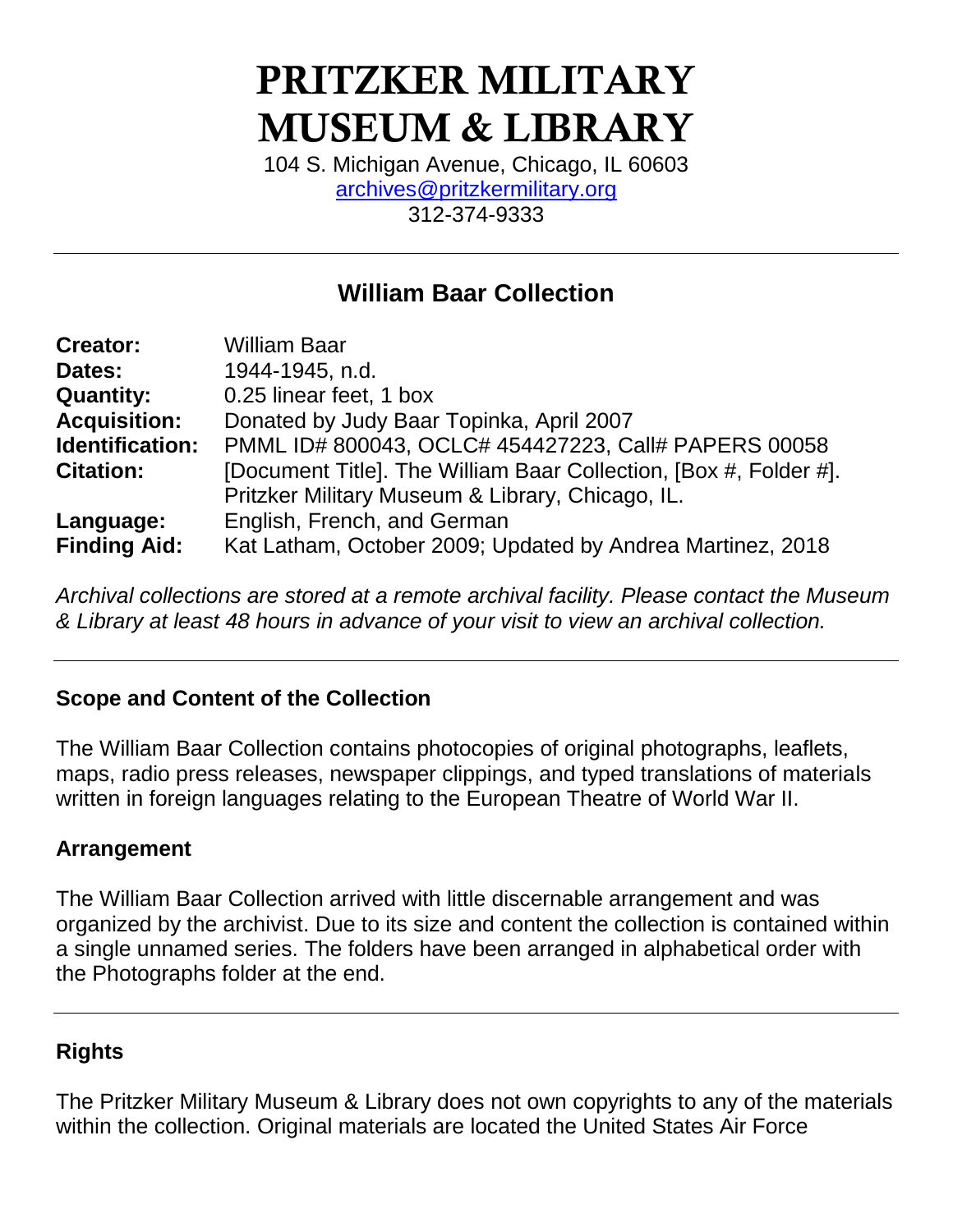Museum. It is the responsibility of the researcher to obtain publication rights from the proper copyright holder.

#### **Related Collections**

Stanley S. Stasioski Collection

#### **Separations**

Correspondence between the donor of the original materials and the United States Air Force have been removed from the collection and placed in the donor files. Please contact the archivist if you would like to request permission to see this correspondence.

#### **Key Subjects**

This collection is indexed under the following headings in the Library's online catalog. Researchers interested in materials about related topics, persons, or places should search the catalog using these subject headings.

#### **Subjects**

World War, 1939-1945 -- Propaganda. World War, 1939-1945 -- France -- Propaganda. World War, 1939-1945 – Germany –Propaganda. World War, 1939-1945 -- Great Britain -- Propaganda. World War, 1939-1945 -- United States -- Propaganda.

#### **Container List**

| <b>Box</b> | <b>Folder</b>  | <b>Title</b>              | <b>Dates</b>     |
|------------|----------------|---------------------------|------------------|
|            | 1              | <b>Article Clippings</b>  | n.d.             |
|            | $\overline{2}$ | <b>English Home Front</b> | n.d.             |
|            | 3              | <b>Press Releases</b>     | 1944, 1945, n.d. |
|            | 4              | Propaganda                | n.d.             |